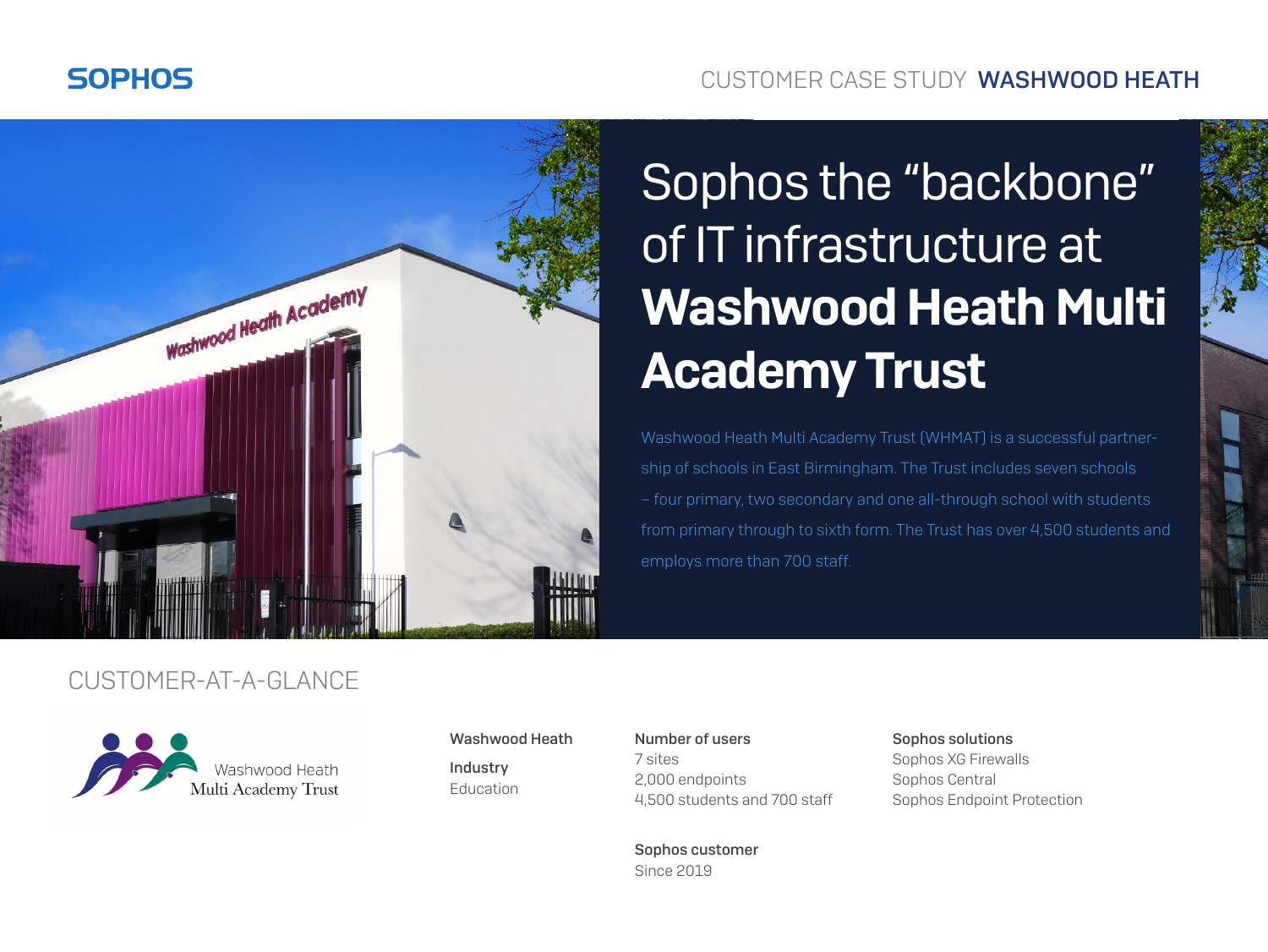*'Previously the schools each had their own independent Active Directory networks. We have that centralised now with a single Active Directory network across the whole Trust. It's the Sophos XG Firewalls and the site-to-site VPN that really facilitate that for us via the Wave 9 internet connection.'*



James Wigley, Director of ICT and Communications, WHMAT

Washwood Heath Multi Academy Trust was looking for a web-filtering, firewall and internet connectivity service to support the strategic aims of their group of schools in Birmingham. Here we find out why they chose Sophos and how Sophos became the backbone of the Trust's IT infrastructure.

## Intro

WHMAT has developed over time into a group of seven academies which were previously independent of each other. With different IT systems in place, and each school previously having received IT services from the local authority, WHMAT quickly established a centralised ICT team. It then began to procure a security solution to align its systems across the group of school sites.

## Business challenges

When WHMAT became a group of seven schools, the IT team undertook an alignment exercise to implement the same IT systems and services across all schools. With different security solutions in place across the school sites, the Trust sought to find a product that could serve all sites and endpoints conveniently and consistently. This centralisation exercise was a big task, with seven sites to align and around 2,000 endpoints to secure. The team needed to protect the entire IT infrastructure and implement the right internet filtering and data protection solutions for the schools.

WHMAT carried out a tendering process via the Everything ICT Procurement Framework and went on to adopt Sophos solutions with managed services from Wave 9, a Sophos Gold Partner, in 2019.

# The technical solution

WHMAT chose to implement a number of Sophos products including:

#### $\rightarrow$  Sophos Central

 The unified console for managing all Sophos products

- $\rightarrow$  Sophos XG Firewalls across all seven sites Deep learning and intrusion prevention to keep the whole Trust secure
- $\rightarrow$  Sophos Endpoint Protection

 An additional layer of security to protect all 2,000 endpoints within the schools

Installation of these solutions from Sophos, alongside implementing new internet connections across the schools, was all carefully handled by Wave 9 on a site-by-site basis. All solutions connect to the Sophos Central interface for ease of visibility and management.